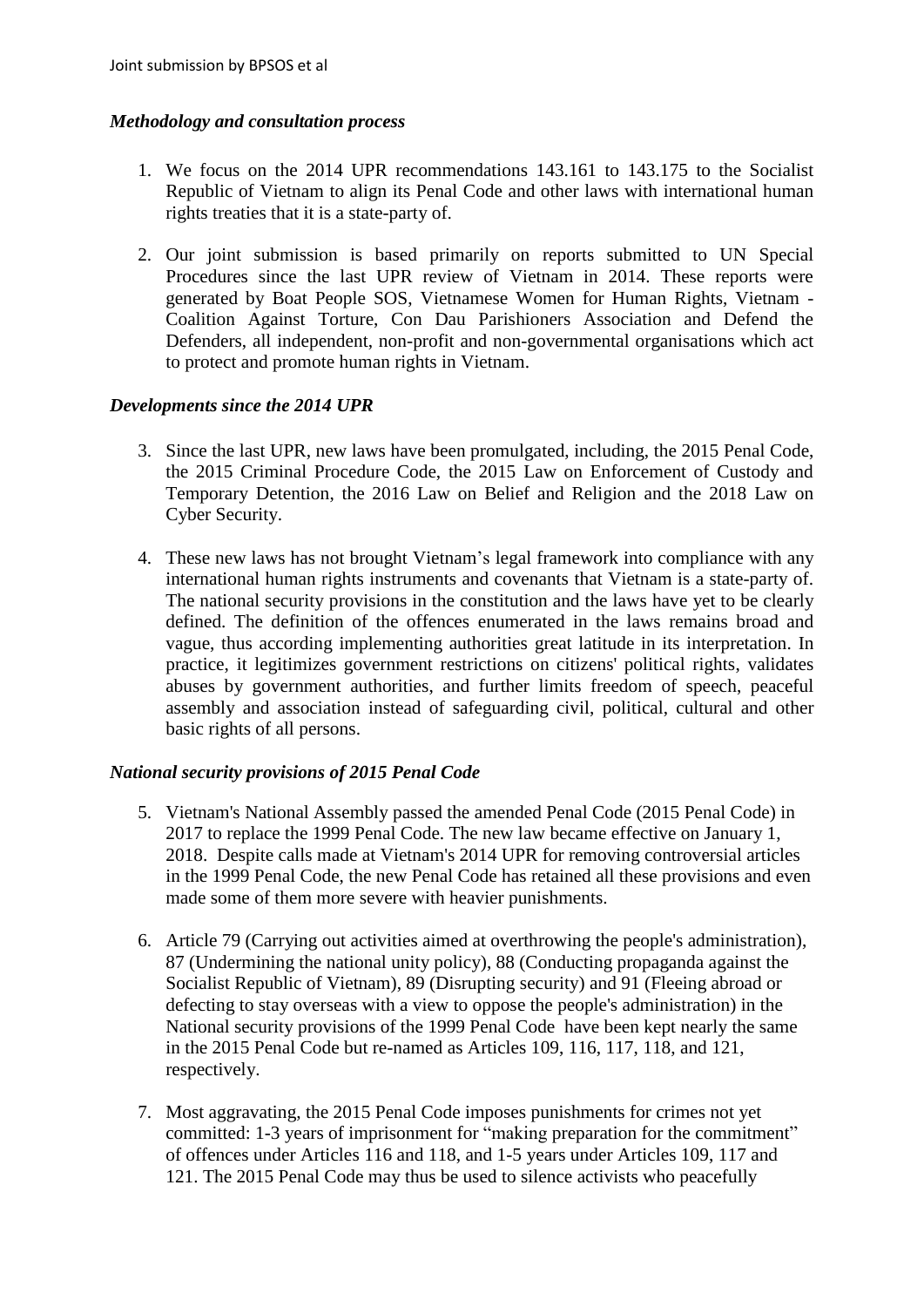exercise basic rights enshrined in the 2013 Constitution and the International Covenant on Civil and Political Rights, of which Vietnam is a state-party.

8. Vietnam has consistently used "national security" provisions to target political dissidents, human rights defenders, social activists and bloggers. This has not changed with the 2015 Penal Code. The following table tracks the number of arrests on charge of "national security" from 2012 through the first six months of 2018.

| Year         | 2012 | 2013 | 2014           | 2015 | 2016 | 2017     | 2018           |
|--------------|------|------|----------------|------|------|----------|----------------|
| Number of    | 21   |      | $\overline{4}$ | 5    | 9    | 40       | $\overline{4}$ |
| activists    |      |      |                |      |      |          |                |
| arrested     |      |      |                |      |      |          |                |
| Charged with | 21   |      | $\overline{4}$ | 5    | 9    | 37(16)   |                |
| national     |      |      |                |      |      | charged  |                |
| security     |      |      |                |      |      | with 79  |                |
| provisions   |      |      |                |      |      | and 21   |                |
|              |      |      |                |      |      | with 88) |                |

Source: [Former Vietnamese Prisoners of Conscience](http://fvpoc.org/danh-sach-tnlt-list-of-poc/)

#### *Inhumane treatment of prisoners of conscience and detainees in political cases*

- 9. Vietnamese activists have been treated inhumanely during pre-trial detention and while serving their sentences.
- 10. In many cases, activists have been kept long time, between 8 months and 21 months, in pre-trial detention. In the case of human rights attorney Nguyen Van Dai, the pretrial detention period was 28 months.
- 11. Activists detained in political cases have been kept incommunicado between 8 and 12 months. During that time, they are not allowed to meet their relatives. They are also denied access to lawyers until about two months before their trial to prepare for their defense. In some cases, authorities have forced activists to deny lawyers that they requested or were hired by their families.
- 12. Sending political prisoners to prisons far from their families has been frequently used as a form of punishment. Many activists have been sent to prison facilities far from their families after the final hearings. Tran Huynh Duy Thuc, Nguyen Ngoc Nhu Quynh, and Tran Thi Nga were sent to prisons located between 1,000 km and 2,000 km from their families. The following table lists a number of illustrative cases. with their lawyers or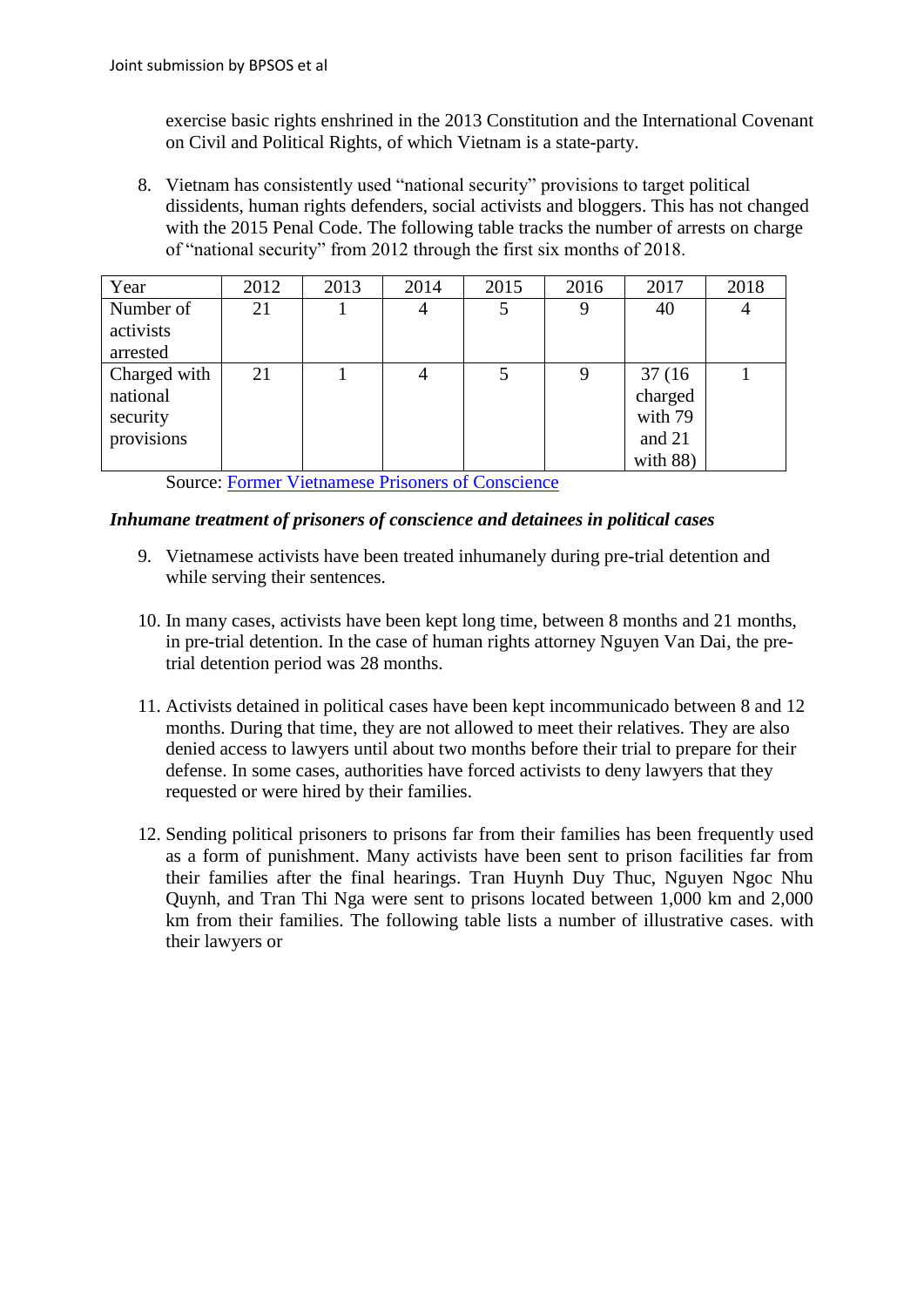| No. | Name of PoC                | Article | Place of detention                             | Home location   | Distance (km) | Period    |
|-----|----------------------------|---------|------------------------------------------------|-----------------|---------------|-----------|
|     | Ms. Nguyen Ngoc Nhu Quynh  |         | 88 Prison No. 5 - Thanh Hoa province           | Nha Trang       | 1,300         | currently |
| 2   | Ms. Tran Thi Nga           |         | 88 Prison Dac Trung- Gia Lai province          | Hanoi           | 1,250         | currently |
| 3   | Mr. Tran Huynh Duy Thuc    |         | 79 Prison No. 6- Nghe An province              | <b>HCM</b> City | 1,400         | currently |
| 4   | Mr. Tran Anh Kim           |         | 79 Prison No. 5 - Thanh Hoa province           | Thai Binh       | 150           | currently |
| 5   | Ms. Nguyen Dang Minh Man   |         | 79 Prison No. 5 - Thanh Hoa province           | Vinh Long       | 1600          | currently |
| 6   | Mr. Nguyen Van Oai         |         | 88 Prison Dac Trung- Gia Lai province          | Nghe An         | 1300          | currently |
| 7   | Mr. Ngo Hao                |         | 79 An Diem Camp, Quang Nam province            | Phu Yen         | 500           | currently |
| 8   | Ms. Bui Thi Minh Hang      |         | 245 Prison Dac Trung- Gia Lai province         | Vung Tau        | 1,000         | 2015-2017 |
| 9   | Ms. Mai Thi Dung           |         | 88 Thanh Xuan camp, Hanoi                      | Dong Thap       | 2000          | 2013-2015 |
| 10  | Ms. Can Thi Theu           |         | 245 Prison No. 5 - Thanh Hoa province          | Hanoi           | 300           | 2016-2017 |
| 11  | Mr. Ho Duc Hoa             |         | 79 Ba Sao camp Ha Nam province                 | Nghe An         | 300           | currently |
| 12  | Le Thanh Tung              |         | 88 Prison No. 5 - Thanh Hoa province           | Hanoi           | 210           | currently |
| 13  | Mr. Nguyen Hoang Quoc Hung |         | 89 Xuyen Moc camp- Ba Ria-Vung Tau pr HCM City |                 | 100           | currently |
| 14  | Mr. Nguyen Huu Vinh        |         | 258 Prison No. 5 - Thanh Hoa province          | Hanoi           | 300           | currently |
| 15  | Mr. Nguyen Van Hoa         |         | 88 An Diem Camp, Quang Nam province            | Ha Tinh         | 500           | currently |
| 16  | Mr. Phan Kim Khanh         |         | 88 Ba Sao camp- Ha Nam province                | Phu Tho         | 300           | currently |
| 17  | Mr. Phan Van Thu           |         | 79 An Phuoc camp, Binh Duong province          | Phu Yen         | 500           | currently |
| 18  | Ms. Tran Thi Thuy          |         | 79 An Phuoc camp, Binh Duong province          | <b>Ben</b> Tre  | 150           | currently |

# *Freedom of expression online and offline*

- 1. Vietnam's 2013 Constitution stipulates that human rights and citizens' rights may only be restricted in "cases of necessity for reasons of national defence, national security, social order and safety, social morality and public health" (Constitution, Art. 14). At the 2014 UPR review the Vietnamese government pledged to align the Penal Code and other laws with international human rights laws and uphold freedom of expression and other fundamental rights as defined in the International Covenant on Civil and Political Rights (ICCPR). However, it has failed to undertake the comprehensive review of laws and practice this would necessitate.
- 2. In the amended 2015 Criminal Procedure Code and Penal Code that came into force on January 1, 2018, the vague definition of national security offences has permitted restrictions on fundamental rights as defined in article 2 of the ICCPR. These restrictions appear to be incompatible with the ICCPR, in particular Art. 19, freedom of opinion and expression, and with other international human rights instruments and covenants that Vietnam is a state-party of.
- 3. Chapter XIII of the Penal code (2015) is entirely dedicated to the 15 crimes that are considered criminal offences against national security. These include, among others, any acts deemed by the government as opposing the State of the Socialist Republic of Vietnam, including storing and/or spreading materials, or inciting or persuading other people to disrupt security and national unity. The offenders could face a penalty of 1 to 20 years of imprisonment.
- 4. National security and national unity provisions have been regularly invoked to target human rights defenders (HRDs), bloggers, lawyers, trade unionists, land rights activists, political dissidents, environmental campaigners, or members of nonregistered religious communities. The State has systematically silenced its critics by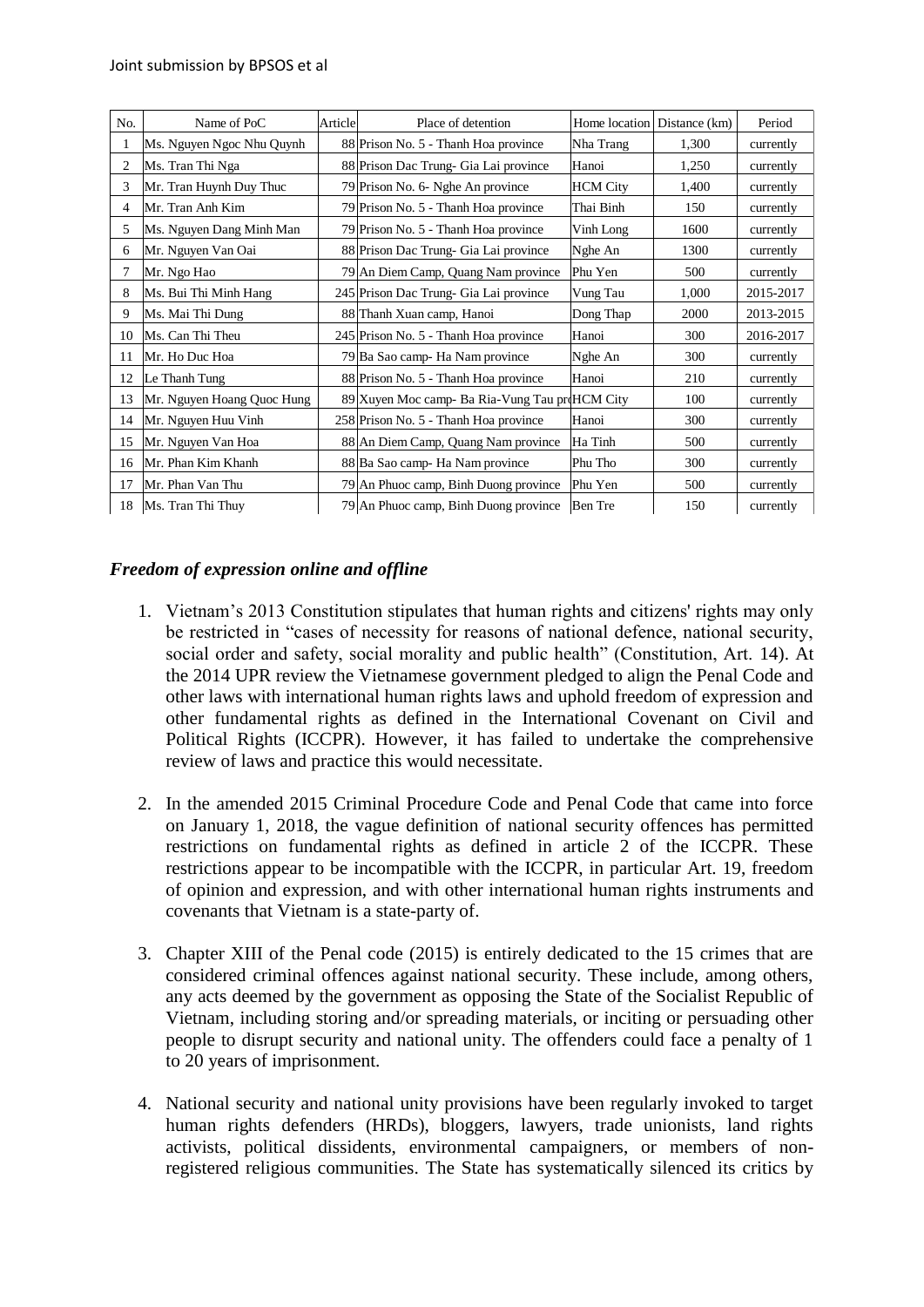arresting them for "plotting to overthrow the government," Art. 109; "sabotaging implementation of solidarity policies," Art. 116; and "conducting propaganda against the Socialist Republic of Vietnam," Art. 117 (formerly Art. 79, 87 and 88 of the 1999 Penal Code).

- 5. While these 3 provisions are the most frequently used to suppress dissidents, other charges have been used: Art. 118, "disrupting security," and Art. 121, "fleeing abroad or defecting to stay overseas with a view to opposing the people's administration" (former articles 89 and 91 of the 1999 Penal Code)<sup>1</sup>.
- 6. Provisions in other chapters of the Penal Code used to suppress freedom of opinion and expression include: Art. 318, "causing public disorder"; article 320, "performing superstitious practices"; article 330, "resisting persons in the performance of their official duties"; and Art. 331, "abusing democratic freedoms to infringe upon the interests of the State" (respectively, former Art. 245, 247, 257 and 258 of the 1999 Penal Code).
- 7. The new Cybersecurity law, coming into effect on 1 January 2019, does not contain concrete initiatives to better protect internet users and/or government agencies from hacking, but has many restraints on online freedom of speech and invades the privacy of internet and social media users. It authorises the government to request service suppliers to provide personal information of customers, and grants the government the power to monitor online communications, demand social media platforms to store Vietnamese clients' information servers located in Vietnam, and remove within 24 hours contents it deems offensive. The State again relies on national security provisions to arbitrarily infringe on the constitutional right to freedoms of speech, privacy, and information.

# *Freedom of peaceful assembly and association*

**.** 

8. Under national law, civilians are prohibited from forming independent unions or associations, even though Art. 25 of the Constitution provides the constitutional basis for "freedom of speech, freedom of the press, freedom of association, freedom of assembly."

> Nguyen Van Dai, a human rights lawyer, and Le Thu Ha, his associate in Brotherhood for Democracy (BFD), were arrested in 2015 while attempting to meet EU delegates before an annual EU-Vietnam Human Rights Dialogue. Other BFD members Pham Van Troi, Truong Minh Duc, and Nguyen Trung Ton as well as former BFD member Nguyen Bac Truyen were arrested in July 2017. Created in 2013, BFD consists mostly of former jailed dissidents who set up an online group calling for democracy. During their trial that took place on April 5, 2018, the court insisted that "*The constitution stipulates that citizens have the right to form associations in accordance with the law, but there is no law on association; therefore, the Brotherhood for Democracy association is*

<sup>&</sup>lt;sup>1</sup> For more information, see [The NOW! Campaign,](https://www.vietnampocs.com/analysis) which is supported by a coalition of 15 human rights organisations calling upon the government of Vietnam to immediately and unconditionally release all prisoners of conscience.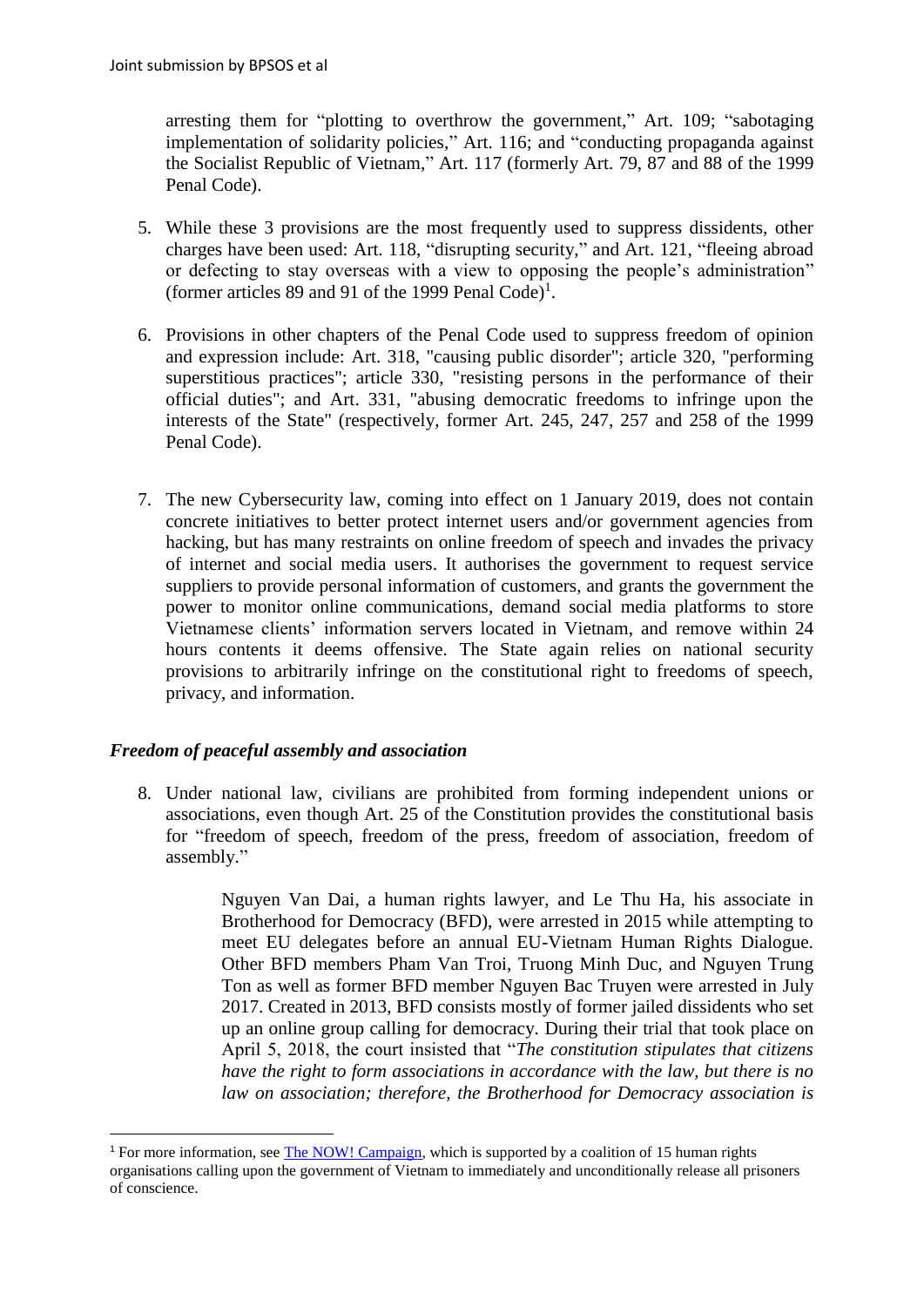*illegal*". These six human rights activists were sentenced to a total of 66 years imprisonment and  $17$ -year probation in a one-day trial<sup>2</sup>.

- 9. On June 9 and 10, 2018 thousands of Vietnamese rallies to protest against the Special Economic Zones draft law and the Cybersecurity draft law. Reportedly, 10 activists were arbitrarily detained in Hanoi. Among them, two female activists, Nguyen Thuy Hanh and Cao Vinh Tinh, were kidnapped on the street by plainclothes police officers. They were taken to Trung Tu ward police station where Hanh was tortured and humiliated by a security officer who kept threatening to beat her to death; he was later identified as Khuong, a public security agent of Dong Da District.
- 10. In Ho Chi Minh City, hundreds of peaceful protesters were charged with "causing public disorder" and fined. The Ho Chi Minh City police department reported that they "temporarily arrested" 310 individuals, but remained silent about pictures and video footages that erupted online that same day showing protesters being beaten up, dragged on the street and forced into police cars. There have been reports that plainclothes and uniformed police officers punched, kicked, beat with batons and stomped on people who were exercising their right to peaceful assembly.
- 11. Despite the brutal and bloody crackdown, demonstrations broke out again on June 17. The peaceful demonstrators were again brutally assaulted by the police. Following is the account by a member of a marketing team that was photographing a model at Nguyen Van Binh Books Street, Ho Chi Minh City and was caught in the police crackdown:

At the detention center I saw a fairly large number of detainees. It was a temporary, large room with corrugated fiberglass roof and a tarp underneath, set up on Huyen Tran Cong Chua Street by the side of the Tao Dan Park's soccer field. A very large group of people were in a corner, either sitting or lying down. We were in a place crawling with police officers, separated from the outside world. No one knew where we were even if someone wanted to find us. A woman standing near me said that she had just come out from the cathedral after Mass and was recording the arrests of protesters when the police pulled her into their vehicle. A man tried to intervene; they also pulled him in. I noted that the police put individuals whom they did not believe were guilty or who did not try to resist in our quarters, and those whom they suspected of something or who resisted in the adjacent room. We heard the sounds of beating and screams coming through (perhaps the corrugated aluminum partition lacked proper insulation). When, upon hearing extremely loud screaming, we stood up to protest the treatment of the victims in the other room, many policemen entered and positioned themselves in our area and demanded that we sat down. A victim in the other room was beaten so badly that when his wife helped him come out, he collapsed and had to be taken to an emergency care facility.

William Anh Nguyen, an American citizen and a graduate of Yale University who was pursuing a Master's degree at the University of Singapore, was brutally assaulted. Video footages showed Nguyen with a bleeding head

1

<sup>&</sup>lt;sup>2</sup> [Viet Nam: UN experts call for change after jailing of rights defenders](https://www.ohchr.org/en/NewsEvents/Pages/DisplayNews.aspx?NewsID=22937&LangID=E) on April 12, 2018.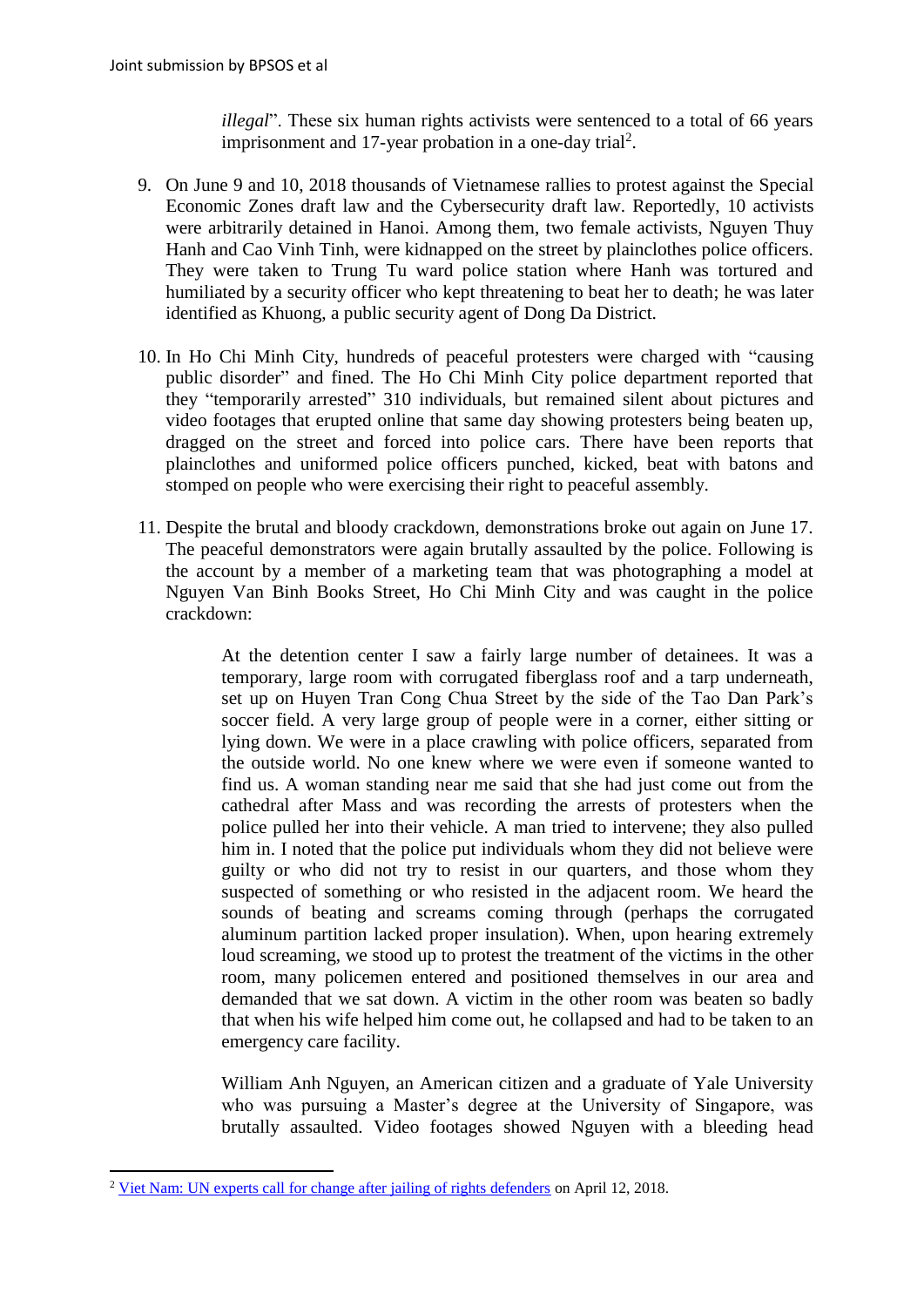wound being dragged by plainclothes police officers through the street into custody. On June 15, 2018, the police of Ho Chi Minh City announced that they had pressed charges against Nguyen for "disturbing public order." If found guilty, he would face up to seven years in prison.

### *Freedom of religion or belief and minority rights*

- 12. The right to freedom of religion is the right of individuals to act in accordance with conscientious beliefs, to worship (or not) freely, and to be able to enjoy life without discrimination on the basis of such beliefs. As a practical matter, the enjoyment of such primary religious freedom rights depends in critical ways on the legal structures available to religious communities to organize their affairs.
- 13. In November 2016, the National Assembly passed its first Law on Belief and Religion, which came into effect in January 2018. The new law streamlines processes for religious groups to obtain recognition or a certificate of registration for specific activities, significantly reduces the waiting period for a registered religious group to obtain recognition, and specifies the right of recognized religious groups to legal personality.<sup>3</sup>
- 14. However, the new Law on Belief and Religion reinforces government control over religious practices and maintains many pre-existing restrictions such as prescribing a multi-stage painstaking registration process, the first step on the long road to recognition, and includes the same vague provisions that permit restrictions on religious freedom in the interest of "national security" and "social unity." The new Law on Belief and Religion is arguably designed to "repress and control."<sup>4</sup>
- 15. Consequently, Vietnamese who exercise their right to freedom of religion continue to be subjected to harassment, mistreatment and other forms of persecution, especially ethnic minorities at provincial and village levels. The Law on Religion and Belief perpetuated and reinforced restrictions and controls with regard to religious freedom. In this respect, the State of Vietnam does not meet the requirement of Art. 18 of the Covenant, nor Art. 27 on the treatment of the indigenous communities and their right to enjoy their religion. Independent churches, human rights advocates and Vietnam experts have expressed concern that the new law would place unprecedented restrictions on unregistered religious communities while granting governmentsanctioned churches greater advantage to further sideline independent ones.
- 16. Furthermore, the government has used non-state actors to harass and suppress independent religious communities. An example is the government-supported "Red Flag Associations", which have raised concerns among rights groups for its violent characteristic<sup>5</sup>.
- 17. On the evening of 30th May 2017, over 1,000 individuals wearing red T-shirts and carrying red flags, calling themselves members of the Red Flag Associations, surrounded the Van Thai Sub-Parish of the Song Ngoc Parish, Nghe An Province, where Rev. Nguyen Dinh Thuc was celebrating Mass. They screamed insults at the

**.** 

<sup>3</sup> https://www.worldwatchmonitor.org/2016/12/vietnams-law-on-belief-and-religion-deeply-flawed/

<sup>4</sup> https://www.worldwatchmonitor.org/2016/04/vietnams-religion-law-created-to-repress-control/

<sup>&</sup>lt;sup>5</sup> See, [Rights Group Calls Attention to Vietnam's Violent 'Red Flags' Groups.](http://www.persecution.org/2018/03/29/rights-group-calls-attention-vietnams-violent-red-flags-groups/)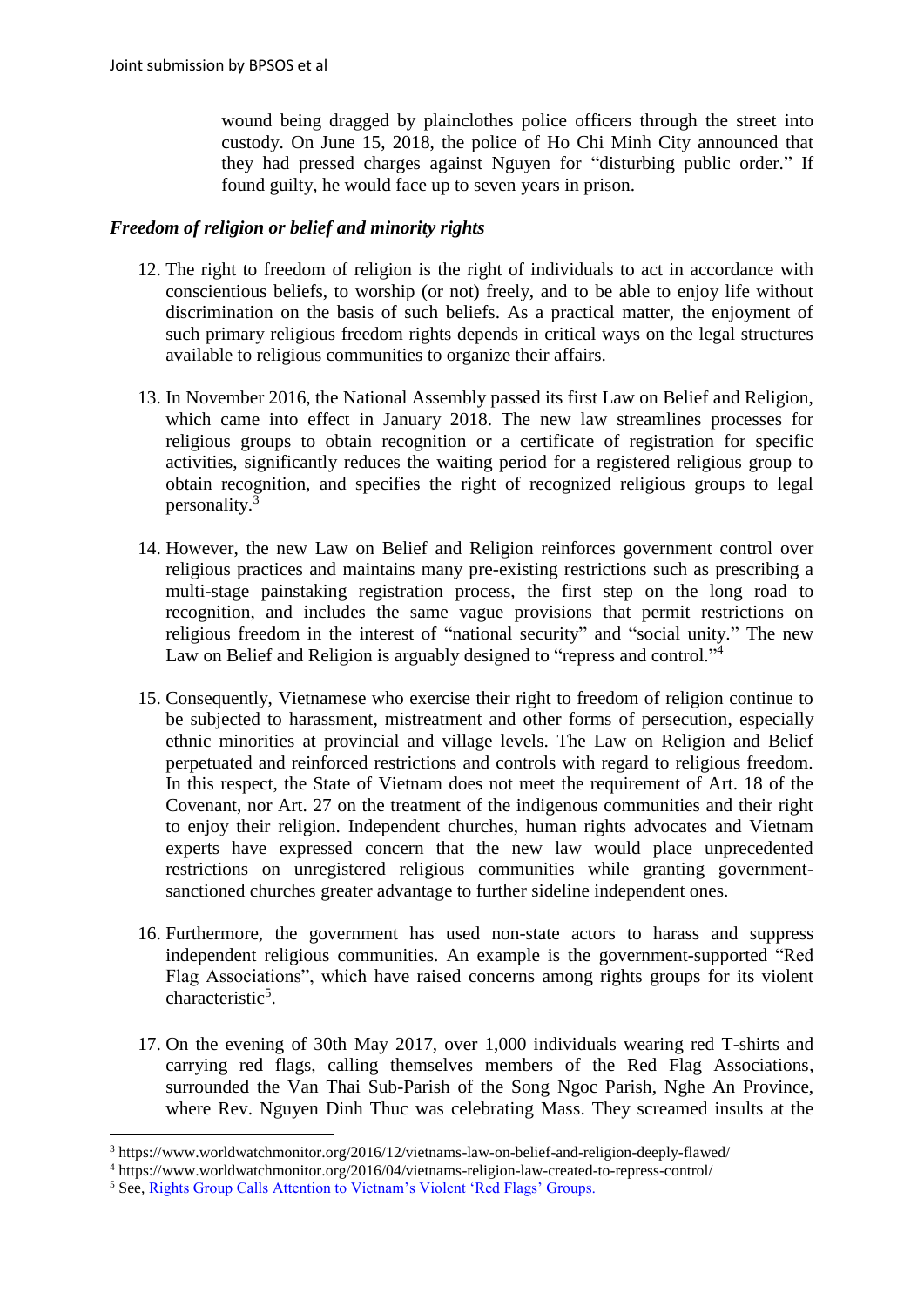Catholic parishioners, threw bricks and rocks to damage their vehicles and a number of houses<sup>6</sup>, desecrated the church's altar, and beat parishioners as they went home after Mass.

- 18. On December 17, 2017, a group of government employees and police officers of Hung Tay Commune, Hung Nguyen District, Nghe An Province showed up to threaten women members of Ke Gai Parish who were working on an irrigation project on their cropland near their church. They were ordered to halt their work. As these women refused to comply with the absurd order, more than 100 men descended from buses or arrived on motorbikes, all with red flags draped around them, and proceeded to attack the women in full view of the local officials and policemen. The Chairman and Police Chief of Hung Tay Commune were found directing the attack. Male parishioners who attempted to protect the women victims were beaten until they passed out. Rev. Nguyen Duc Nhan, Priest of Ke Gai Parish, requested the government representatives who were present to prepare an incident report about the physical assaults. On January 18, 2018 the Parish Priest and a number of victims submitted a denunciation petition to Nghe An Province's Public Security Department. Instead of investigating the denounced perpetrators, its investigative unit summoned three of the witnesses with the intent to prosecute them.
- 19. The recent incident in Yen Giang Parish, Quang Binh Province, justifies such a concern. This Catholic parish has approximately one thousand parishioners, mainly farmers. This rural area has few accessible roads and therefore many parishioners cannot easily attend church. Since 2014, the Parish Priest, Reverend Cao Duong Dong, has regularly made home visits and conducted prayer service at the home of the elderly, those with disabilities, and those without means of transportation. This all changed under the new law as interpreted by the local authorities. On April 17, 2018, the People's Committee of Lien Trach Commune "invited" Mr. Dinh Xuan Ngoc, a parishioner of the Yen Giang Parish, to its office on the pretext "to resolve the issue of conducting religious activities at a location non-compliant with the regulations." Then, on May 15, 2018, it issued Notice No. 41/TB-UBND banning mass service at the private home of Mr. Dinh Xuan Ngoc, citing Article 12 of Section III, and Articles 16, 17, 18, 19 of Section IV of the Law on Belief and Religion."
- 20. The Cao Dai Religion offers another example of the government's use of non-state actor. In 1978 the Vietnamese Government declared the Cao Dai Religion to be counter-revolutionary and forced its Sacerdotal Council to cease operations. In 1997, the Government created the "Cao Dai Tay Ninh Sect," appointed to its leadership individuals loyal to the Vietnamese Communist Party, and transferred to the new sect properties and assets of the Cao Dai Religion.
- 21. This new sect the 1997 Sect -- has deliberately assumed the identity of the Cao Dai Religion, occupied its Holy See, and seized most of its 300 temples, often by force and with the support of the local public security police and government authorities. Sect members have committed severe human rights violations against Cao Dai adherents, including interfering with their religious activities in order to coerce them to convert to the 1997 Sect. In April of this year, the head of the 1997 Sect approved the desecration

 $\overline{a}$ 

<sup>6</sup> See, [Red flag Associations: An emerging threat to Catholic communities in Vietnam.](http://dvov.org/wp-content/uploads/2018/03/Red-Flag-Associations-03-27-18.pdf)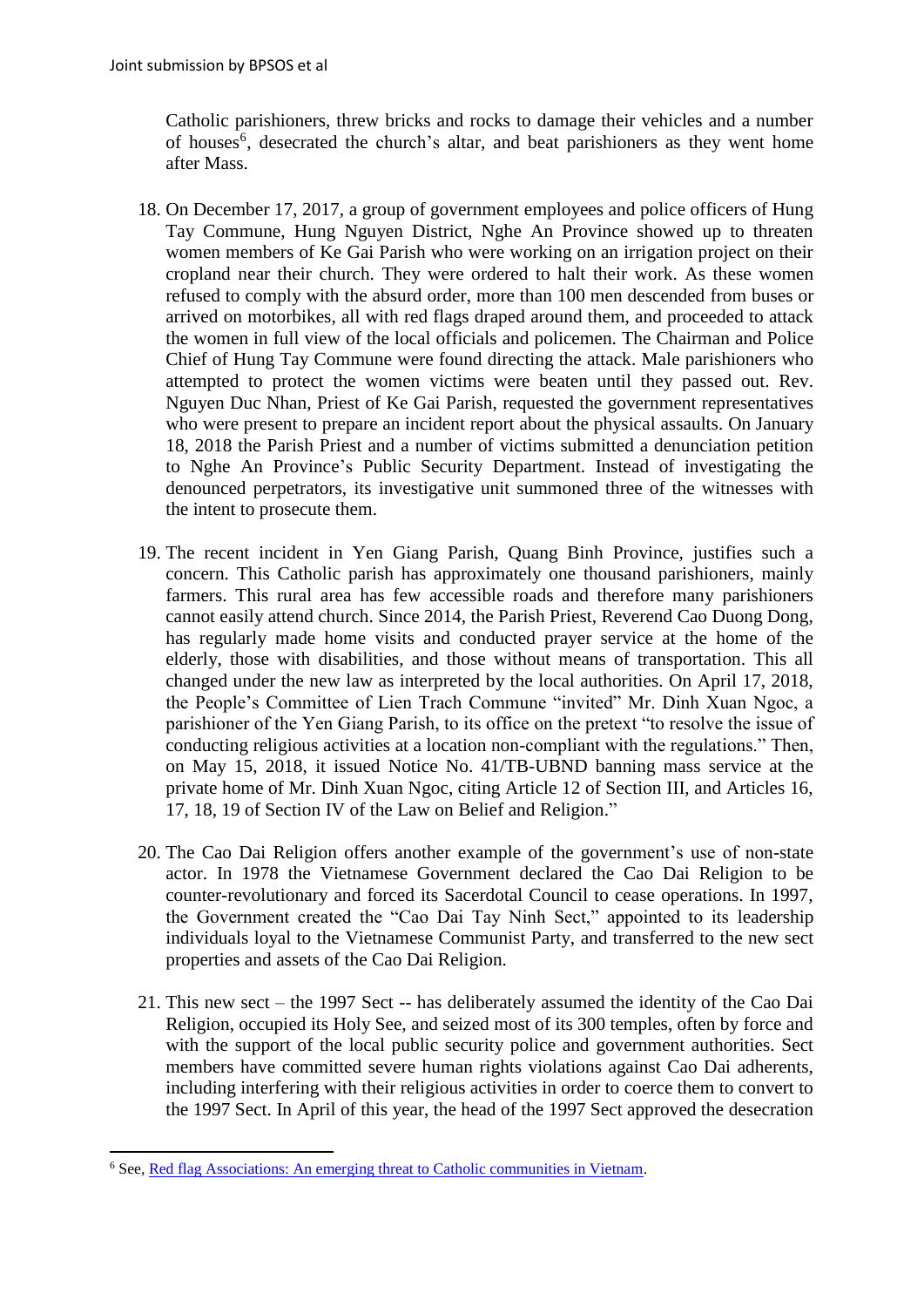**.** 

of some 15 graves of Cao Dai adherents. Complaints and requests for intervention and/or investigation filed by Cao Dai adherents have all been ignored by the government. Below are illustrative examples:

An Ninh Tay Cao Dai Temple: On March 24, 2016, at 1:50 pm, Mr. Vo Van Bon, Deputy Chief of Public Security of An Hoa Hamlet, Duc Hoa District, Long An Province, commanded a large contingent of public security agents, "thugs,"<sup>7</sup> and members of the 1997 Sect to mount a surprise attack against An Ninh Tay Temple. Facing the fierce mob, the temple's Chief Administrator Le Minh Chau and his deputy Phan Trong Huu tried to escape but found that both the temple's front and rear gates had been locked by the police. They sounded the alarm; local Cao Dai Religion followers and residents soon convened and surrounded the attackers. Facing a growing and restive crowd, Mr. Bon pulled his people out. This Cao Dai temple remains a target of the 1997 Sect.

Phu Thanh A Cao Dai Temple: On March 20, 2017, the People's Committee of Phu Thanh A Hamlet, Tam Nong District, Dong Thap Province summoned Chief Administrator Duong Ngoc Re to its office. He was ordered by the People's Committee Chair Nguyen Hong Van, the Chair of the local Fatherland Front Nguyen Van Mai and a public security officer of the Tam Nong District by the name Dung to deliver his temple to the 1997 Sect. He refused to comply. Immediately six government and public security officials headed to the temple; they were accompanied by three members of the 1997 Sect (Mr. Nguyen Van Thao, Mr. Nguyen Van Sang and Mrs. Duong Thi Le) and a number of thugs. They cut the lock at the gate, entered the temple and summarily occupied it. The following day, in the presence of government officials, the 1997 Sect announced Mr. Nguyen Van Thac to be the new Administrator of Phu Thanh A Temple. According to Report No. 372/BC.CAH.AN dated August 1, 2016, stamped "top secret" and signed by Colonel Duong Hieu Nghia, Head of the Public Security of Tam Nong District, the government had planned the attack very thoroughly at least a year in advance.

On November 12, 2015, the Vice Chair of Truong Hoa Commune, Mr. Vo Van Hanh, the Chair of the local Fatherland Front, Mr. Tran Trong Nghia, and the head of the local 1997 Sect, Nguyen Van Kieng, ordered Mrs. Pham Kim Anh to invite clergy members of the 1997 Sect to conduct the mourning ceremonies for her 89-years old mother who just passed away. On November 13, 2015 as clergy members of Cao Dai Religion started the mourning ceremonies at Mrs. Anh's home in Truong Cuu Hamlet, Truong Hoa Commune, Hoa Thanh District, government officials and 1997 Sect members used a loud speaker to order all mourners to leave. Then, 1997 Sect clergy member Thuong Hung Thanh led about 80 sect members and thugs to break into Mrs. Anh's home and attacked the mourners; they kicked the tables where mourners were having lunch. Mr. Pham Van Quy, head of the commune Fatherland Front, brought reinforcement. The Deputy Chief of the commune public security forces also came with a number of uniformed male and female public security officers, six

<sup>&</sup>lt;sup>7</sup> The Vietnamese police frequently use gangs of ostensibly civilian thugs to attack people they regard as adversaries. In a number of instances, members of the public security police disguise themselves as civilian thugs to attack dissidents.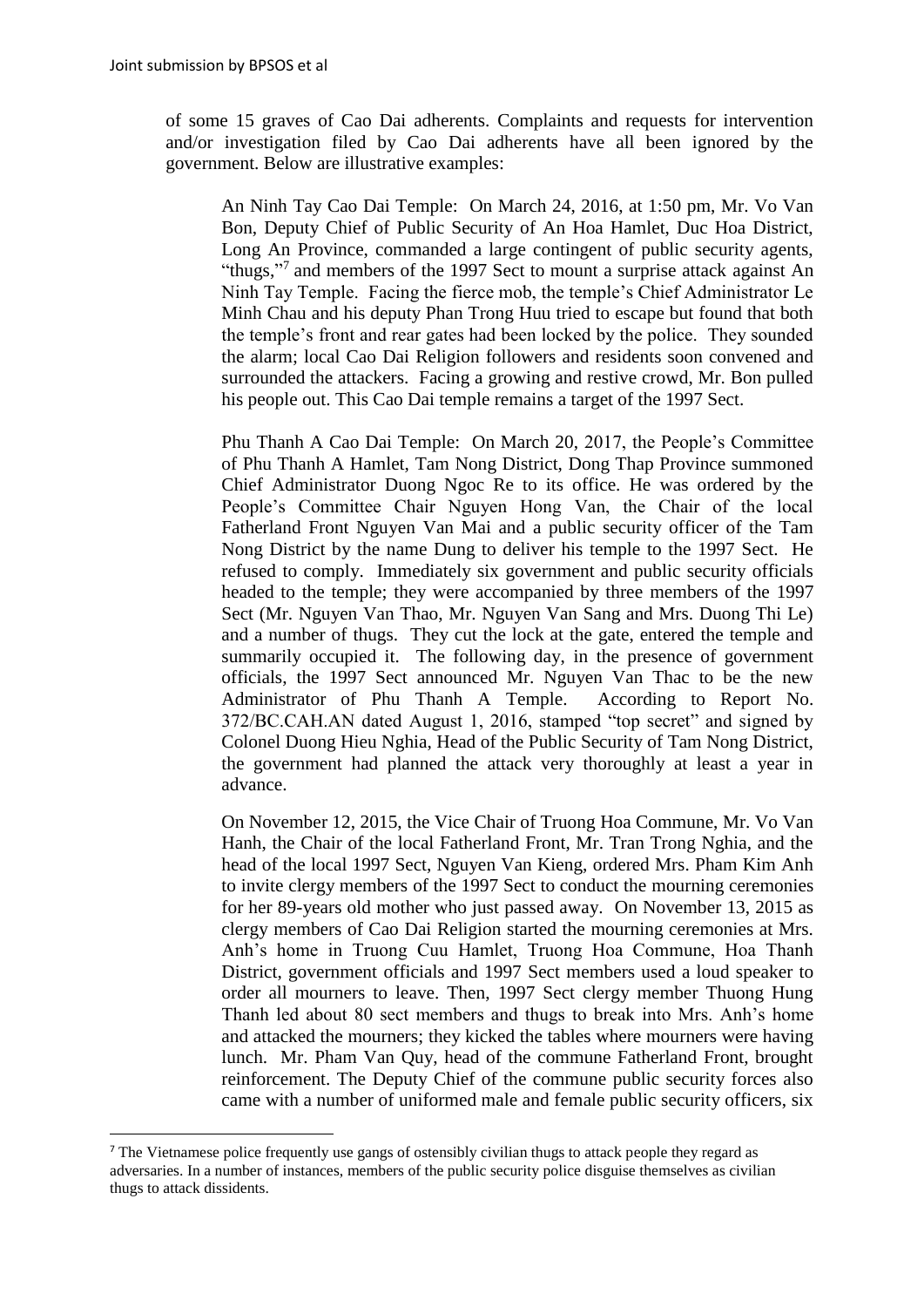of them carrying police batons, and a number of plain-clothes officers. After the incident, the authorities detained Mrs. Anh and many of her guests (Mr. Pham Van Kiet, Ms. Pham Kim Thu, Mr. Tran Quoc My, and Ms. Lai) and only released them at 8:30pm the same day.

On January 15, 2018, Mrs. Nguyen Thi Anh conducted the ninth-day posthumous rite for her deceased husband, Cao Dai elderly adherent Le Van Nha, according to Cao Dai traditions, at her home in Ninh Phuoc Village, Ninh Thanh Ward, Tay Ninh City. The 1997 Sect sent their members to obstruct the planned ceremony, insisting that it may resume only if officiated by clergy members of the 1997 Sect.

- 22. At times the Vietnamese government has also collaborated with a non-state actor to deny citizens of their right freedom of peaceful assembly. On April 10, 2015, the Popular Council of the Cao Dai Religion announced its intention to convene Cao Dai followers on the grounds of their Holy See on May 27, 2015 so as to elect their religious leaders according to Cao Dai traditions. On May 5, 2015 it sent a twelvemember delegation to meet with officials of the Central Committee on Religious Affairs and the Fatherland Front in Hanoi and present their plan for the gathering. The 1997 Sect immediately wrote to the Government, asking that they intervene and block such activity; it then issued Announcement No. 01/90 dated May 8, 2015, denouncing the planned gathering to be illegal and subversive. In its letter No. 27/90 dated May 11, 2015, the 1997 Sect requested the local authorities and law-enforcement agencies to ensure that adherents of the 1997 Sect would not be disturbed in their worship by the convening of Cao Dai followers. Local authorities in many provinces sent public security agents or government officials to the homes of Cao Dai followers to dissuade and/or block them from participating in the planned event.
- 23. On the preset date, some 200 Cao Dai followers who had successfully eluded surveillance by the local authorities arrived at their Holy See from different parts of the country. They found themselves surrounded by public security police, militia members, traffic cops, plainclothes police, and some 20 members of 1997 Sect's inner quarters security unit wearing red armbands. These security members showed the Cao Dai followers the printed order of the 1997 Sect's Governing Council and then attacked them with batons and spray paint; at the same time the police dispersed Cao Dai followers as they arrived, using water cannons from fire trucks parked nearby. About ten members of the 1997 Sect security unit physically assaulted Mr. Tran Van Hap, Deputy Administrator of a Cao Dai congregation located near the Holy See. They wrestled him to the ground, kicked his face and groin, and beat him on his head and stomach with batons. They then dragged him on the ground for about 20 meters, tied his hands with a rope, and delivered him to 12 public security officers waiting in a nearby building. These public security officers forced him to sign a statement that they dictated before setting him free. As he walked out, three female Cao Dai followers ran to his assistance; they were wrestled to the ground and brutally beaten by the 1997 Sect security members.
- 24. On May 29, 2015, the Tay Ninh Newspaper, the official organ of the Communist Party's Provincial Committee of Tay Ninh Province, labeled members of the Popular Council of the Cao Dai Religion impostors who should be prosecuted for "abusing rights to freedoms and democratic rights to infringe on interests of a legally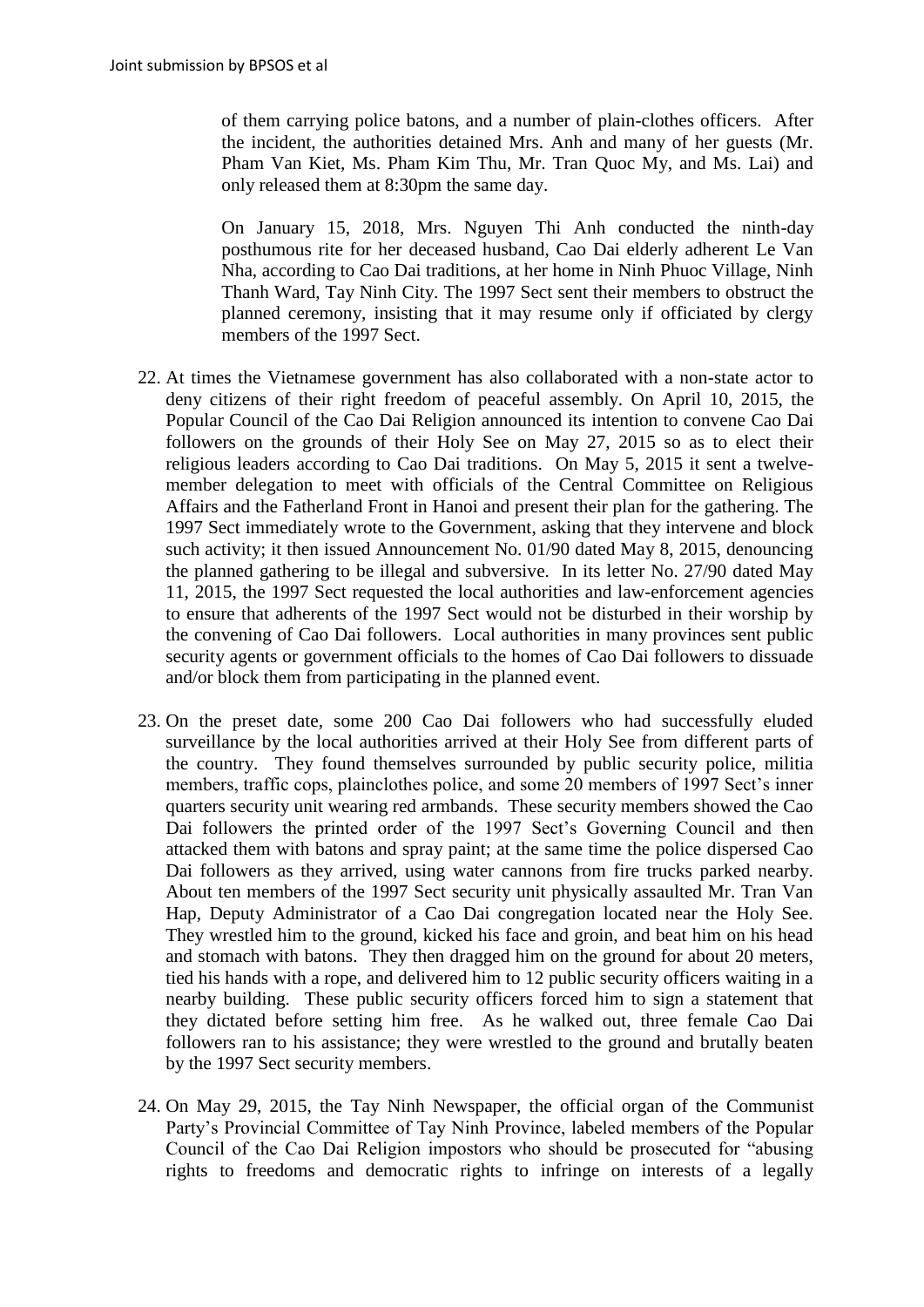recognized religious organization." Two days later, the 1997 Sect issued Announcement No 02/90, denouncing members of the Popular Council of the Cao Dai Religion as troublemakers and subversive elements.

### *Prisoners of conscience*

- 25. In Vietnam, there are currently 165 prisoners of conscience, with 154 of them convicted for sentences against national security and public orders provisions. Of these 154 cases, 123 are serving a total of 1,110 years, an average of 9 years in prison sentence; 1 individual is serving a life sentence and the Venerable Buddhist Thich Quang Do is under "temple arrest" since 2003. Sentencing of human rights defenders in Vietnam routinely includes prison sentences followed by terms of house arrest.
- 26. Just over half 52.7%, 87 people of the 165 men and women identified by the NOW! Campaign<sup>8</sup> as prisoners of conscience are ethnic Kinh. The second largest ethnic grouping is Montagnards, a term used to refer collectively to a range of indigenous minority groups from the Central Highlands of Vietnam, most of whom are Christian. These groups include ethnic Jarai, Bahnar, Ede (or Rhadé), Mnong (or Bunong), Koho and Stieng. While the Montagnard population of Vietnam is estimated at around one million, slightly over 1% of the total population, 43.6% of the prisoners of conscience identified by the NOW! Campaign are Montagnard, 72 people in total. This is a huge disproportionate number compared to the demographical breakdown of the country and highlights the targeting by the Vietnamese authorities of Montagnard people. Only one prisoner of conscience identified by the Campaign is Khmer Krom - ethnic Khmer from the Mekong Delta region of southern Vietnam.
- 27. The only prisoner of conscience identified by the NOW! Campaign who is neither Kinh nor Montagnard and for whom there is available information as to ethnicity is Venerable Thach Thuol, the head of Ta Set Pagoda, Soc Trang province. Venerable Thach was an outspoken critic of the mistreatment of Khmer Krom Buddhists who refused to be assimilated into the government sanctioned Vietnam Buddhist Sangha. He also spoke out against the authorities' rejections of his requests to teach the Khmer language to Khmer Krom children at his pagoda. In May 2013, authorities set out to defrock him and evicted him from Ta Set Pagoda but met with resistance by people at the temple. Venerable Thach attempted to flee to a safe location with three other Khmer Krom monks, Thach Rum Rit, TraQuanh Tha and Lieu Ny. The four were arrested and subsequently convicted under Article 91 of the Penal Code, "fleeing abroad to act against the people's government". The three others served prison sentences of between two and four years and have since been released.

# *Key Recommendations*

**.** 

- 28. To ensure full compliance with 2014 UPR recommendations 143.161 to 143.175 the Socialist Republic of Vietnam should:
- 29. Revise the 2015 Penal Code to remove controversial Articles 109, 116, 117, 118, 121 and 331;

<sup>&</sup>lt;sup>8</sup> The NOW ! Campaign was launched in November 2017 and is supported by 14 human rights organizations. See [: https://www.vietnampocs.com](https://www.vietnampocs.com/)